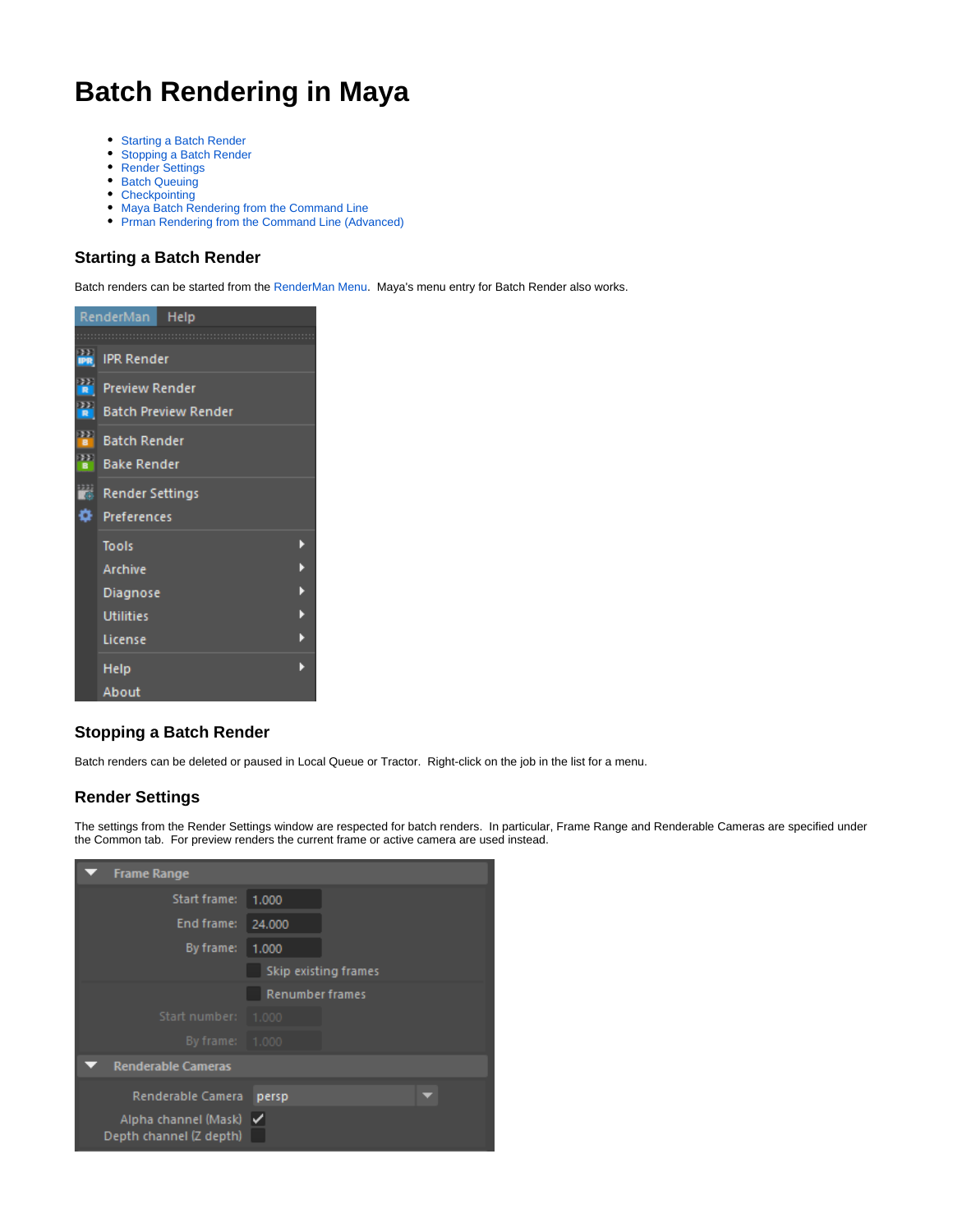# **Batch Queuing**

Batch renders are always spooled to either LocalQueue (default) or [Tractor.](https://rmanwiki.pixar.com/display/TRA/Tractor+2) [Batch queuing preferences](https://rmanwiki.pixar.com/display/RFM22/RenderMan+Preferences#RenderManPreferences-BatchPreferences) are available in the Maya Preferences window, which opens when you choose the option box for the Batch Render menu item.

| <b>RenderMan For Maya</b>                       |  |  |  |  |  |  |  |  |
|-------------------------------------------------|--|--|--|--|--|--|--|--|
| Workflow                                        |  |  |  |  |  |  |  |  |
| User Interface<br>Preset Browser<br>Render<br>Þ |  |  |  |  |  |  |  |  |
| <b>Threads</b><br>Þ<br><b>IPR Render</b>        |  |  |  |  |  |  |  |  |
| <b>Batch Render</b>                             |  |  |  |  |  |  |  |  |
|                                                 |  |  |  |  |  |  |  |  |
| Spool to:<br><b>Local Queue</b>                 |  |  |  |  |  |  |  |  |
| Spool Style:<br>Maya Batch                      |  |  |  |  |  |  |  |  |
| Frames Per Server:<br>5                         |  |  |  |  |  |  |  |  |
| Checkpoint:                                     |  |  |  |  |  |  |  |  |
| <b>Tractor</b>                                  |  |  |  |  |  |  |  |  |
| Start Paused:                                   |  |  |  |  |  |  |  |  |
| Delete Temp Files: √                            |  |  |  |  |  |  |  |  |
| Priority: 1                                     |  |  |  |  |  |  |  |  |
| Service:<br>PixarRender                         |  |  |  |  |  |  |  |  |
| Env Keys:                                       |  |  |  |  |  |  |  |  |
| After:                                          |  |  |  |  |  |  |  |  |
| Crews:                                          |  |  |  |  |  |  |  |  |
| Tier:                                           |  |  |  |  |  |  |  |  |
| Projects:                                       |  |  |  |  |  |  |  |  |
| Comments:                                       |  |  |  |  |  |  |  |  |
| Metadata:                                       |  |  |  |  |  |  |  |  |
| When Done Command:                              |  |  |  |  |  |  |  |  |
| When Error Command:                             |  |  |  |  |  |  |  |  |
| When Always Command:                            |  |  |  |  |  |  |  |  |
| Þ<br><b>Texture Manager</b>                     |  |  |  |  |  |  |  |  |

#### **Output Locations**

By default, we use Mayabatch to render the saved Maya scene file. Maya renders from memory similarly to a preview render from the UI, without the intermediate RIB export.

When a batch render is started, RIB files and textures are stored on disk and the renderer reads those in. These are stored in a directory based on the scene name but with a time stamp appended. The Batch Context setting in the preferences is where the time stamp is specified as a variable called \$JOBDATETIME. This avoids the possibility of multiple simultaneous jobs attempting to overwrite files.

Output locations are configured in RenderMan for Maya's [Workspace](https://rmanwiki.pixar.com/display/RFM22/Workspace) tab.

#### **Local Queue**

LocalQueue is used to run a local queue of render jobs. It reads job scripts that are generated by RenderMan for Maya, and then runs the commands from the scripts to render your scene on the local computer.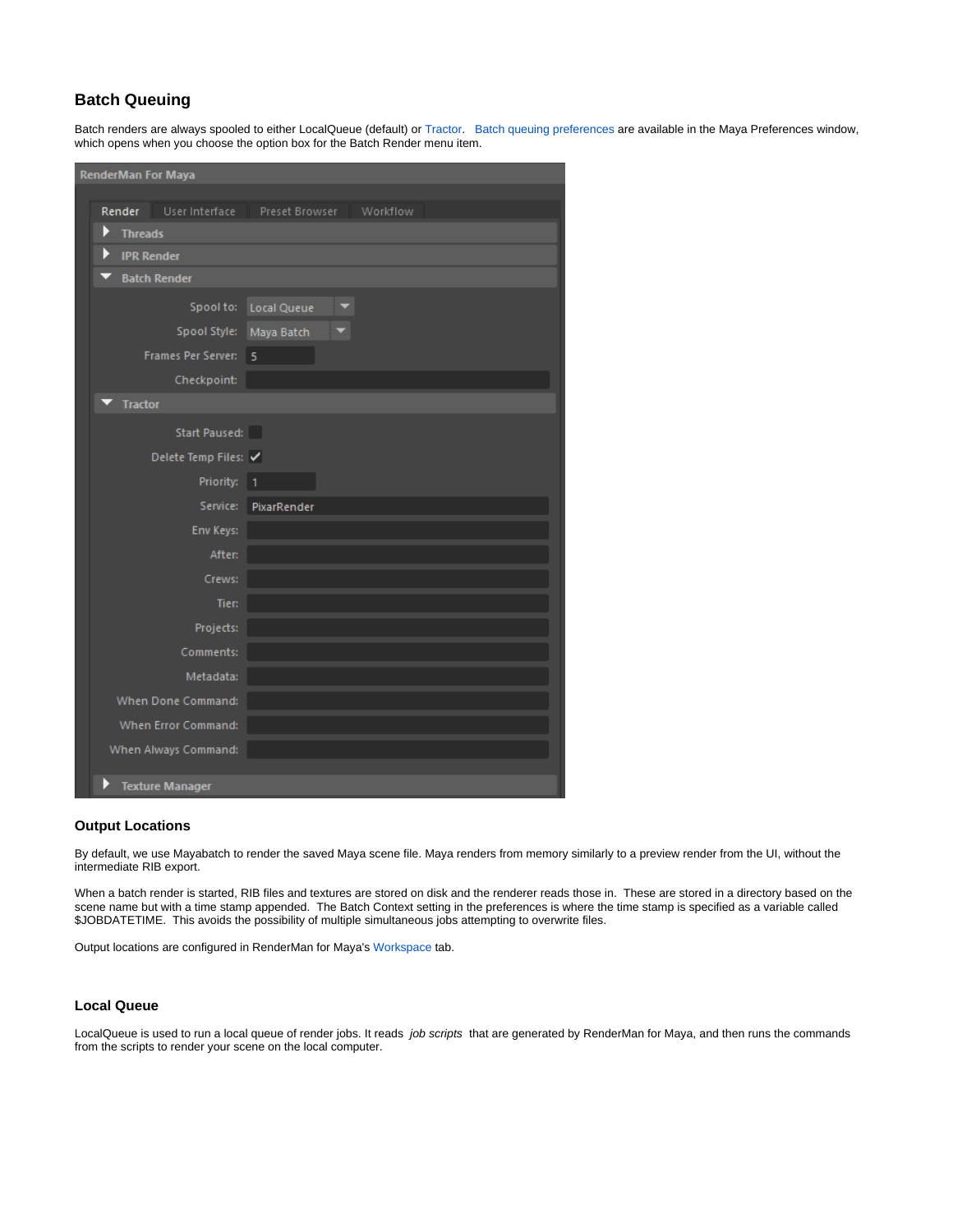| $\boldsymbol{\times}$<br>y.<br>▭<br>-<br>LocalQueue |               |                     |                     |                     |         |                |  |  |  |  |
|-----------------------------------------------------|---------------|---------------------|---------------------|---------------------|---------|----------------|--|--|--|--|
| Window Help<br><b>File</b>                          |               |                     |                     |                     |         |                |  |  |  |  |
| <b>Jobs</b>                                         |               |                     |                     |                     |         |                |  |  |  |  |
| Name                                                | <b>Status</b> | Completed Tasks     | Spool Time          | <b>Elapsed Time</b> | Preview | Priority       |  |  |  |  |
| stirling_0720134225                                 | Done          | 4/4                 | Jul 20, 16 13:42:37 | 00:00:31            |         | 1              |  |  |  |  |
| stirling_0720134301                                 | Active        | 1/4                 | Jul 20, 16 13:43:14 | 00:00:26            |         | $\overline{2}$ |  |  |  |  |
|                                                     |               |                     |                     |                     |         |                |  |  |  |  |
|                                                     |               |                     |                     |                     |         |                |  |  |  |  |
|                                                     |               |                     |                     |                     |         |                |  |  |  |  |
| <b>Job Commands</b>                                 |               |                     |                     |                     |         |                |  |  |  |  |
| <b>Status</b><br>Command                            | % Complete    | Spool Time          | <b>Elapsed Time</b> | Preview             |         | Order          |  |  |  |  |
| Done<br>prman-t:0-Pro                               | இ             | Jul 20, 16 13:43:14 | 00:00:00            | sho C:/Users/ka     |         |                |  |  |  |  |
| Active<br>prman -t:0 -Pro                           | ு<br>53%      | Jul 20, 16 13:43:14 | 00:00:26            | sho C:/Users/ka     |         | 2              |  |  |  |  |
| prman-t:0-Pro<br>Wait                               |               | Jul 20, 16 13:43:14 | 00:00:00            |                     |         | 3              |  |  |  |  |
| Wait<br>cmd.exe /x /a /                             |               | Jul 20, 16 13:43:14 | 00:00:00            |                     |         | 4              |  |  |  |  |
|                                                     |               |                     |                     |                     |         |                |  |  |  |  |
| <b>Command Output</b>                               |               |                     |                     |                     |         |                |  |  |  |  |
|                                                     |               |                     |                     |                     |         |                |  |  |  |  |
|                                                     |               |                     |                     |                     |         |                |  |  |  |  |
|                                                     |               |                     |                     |                     |         |                |  |  |  |  |
|                                                     |               |                     |                     |                     |         |                |  |  |  |  |
|                                                     |               |                     |                     |                     |         |                |  |  |  |  |
|                                                     |               |                     |                     |                     |         |                |  |  |  |  |

Once a render job is loaded in LocalQueue, you should see it listed in the Jobs table. You can right-click a job to bring up a menu with various options for managing the job. Once you select a job, its commands will be displayed in the Job Commands table.

## <span id="page-2-0"></span>**Checkpointing**

By default [checkpointing](https://rmanwiki.pixar.com/display/REN22/Checkpointing+and+Recovery) is enabled for batch renders. Images are updated on disk every five minutes. The checkpoint interval is configurable in the [batch](https://rmanwiki.pixar.com/display/RFM22/RenderMan+Preferences#RenderManPreferences-BatchPreferences)  [preferences.](https://rmanwiki.pixar.com/display/RFM22/RenderMan+Preferences#RenderManPreferences-BatchPreferences) Incremental mode is enabled by default, under the Sampling tab in the Render Settings. This is necessary for checkpointing to work.

## <span id="page-2-1"></span>**Maya Batch Rendering from the Command Line**

You may also use additional flags: -rl (render layer), -crop, -preRender, -postRender, -preLayer, -postLayer, -preFrame, -postFrame, -jobid

From a command line use the following:

Render -r renderman sceneFile

It is also possible to only generate RIB without subsequently rendering.

Render -r renderman -rib sceneFile

A complete list of the options can also be seen by running:

Render -r renderman -h

If you get a warning like the following, you need to put rmanRenderer.xml and ribRenderer.xml from the RenderMan for Maya installation in a place where Maya can find it.

Cannot open renderer description file "rendermanRenderer.xml"

You can copy the files from the RenderMan for Maya installation,

eg. C:/Program Files/Pixar/RenderManForMaya-22.0/etc/rendermanRenderer.xml

Into the directory where Maya looks for these under the Maya installation,

eg. C:/Program Files/Autodesk/Maya2018/bin/rendererDesc/

Or you can set up the Maya environment variable called MAYA\_RENDER\_DESC\_PATH so that rmanRenderer.xml and ribRenderer.xml will be found.

### <span id="page-2-2"></span>**Prman Rendering from the Command Line (Advanced)**

When doing a maya batch render, RenderMan for Maya generates RIB files and then prman (executable) is launched for those rib files. However, you may already have RIB files on disk and just want to run prman on them.

#### **Job Structure**

The RIB files generated by RenderMan for Maya live within the maya project. For example: